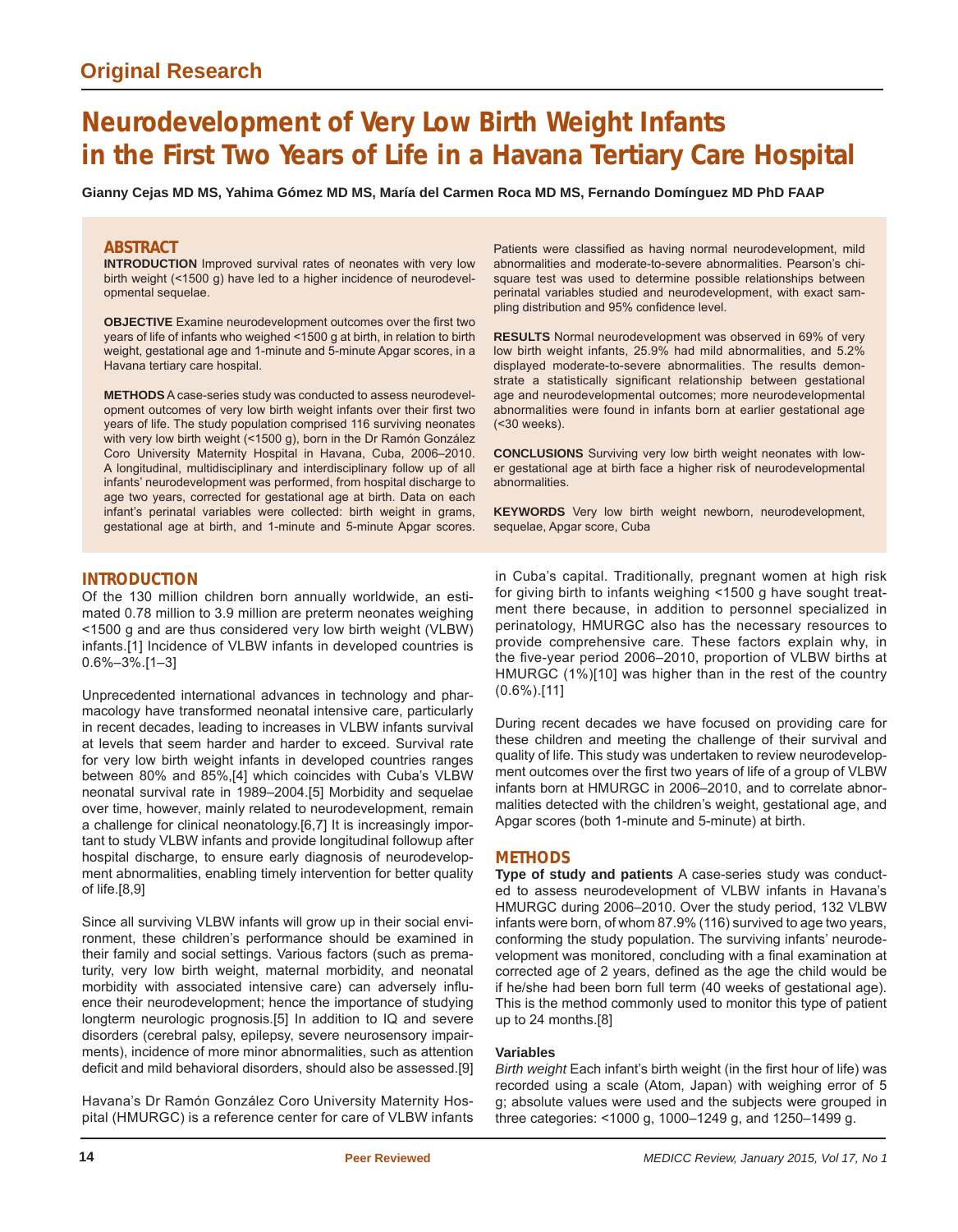*Gestational age at birth* Gestational age at birth (in weeks) was recorded, starting from the first day of the mother's last menstrual cycle. Two groups were formed: <30 weeks and ≥30 weeks.

*Apgar score at one minute* The Apgar score at one minute after birth was recorded and data separated into two groups: <7 points and ≥7 points.

Apgar score at five minutes The Apgar score at five minutes after birth was recorded and data separated into two groups: <7 points and ≥7 points.

*Independent variable: neurodevelopment* At age two years corrected, patients were classified (neurologic examination described below) according to HMURGC neurodevelopment unit followup protocol.

Normal. No neurodevelopmental abnormality.

Mild abnormalities. Mild or transient muscular hypotonia, mild motor impairment with hypertonia, mild or transient reflex abnormalities, transient or mild psychomotor delay, discrete or transient hypertonia, mild mental delay, hyperactivity, mild language delay.

Moderate-to-severe abnormalities*.* Moderate-to-severe hypotonia without personal or social adjustment problems, moderate-to-severe psychomotor delay, moderate-to-severe mental delay, moderate-to-severe language delay, hyperkinetic syndrome, spastic cerebral palsy or chronic cerebral motor or sensory impairment, hydrocephaly, microcephaly, epilepsy, severe retinopathy of prematurity. A diagnosis of cerebral palsy was considered confirmed if characteristic clinical signs (such as motor impairment of cerebral origin) were present at the end of one year corrected age.

**Neurologic examination** Each patient underwent a traditional neurologic assessment at 40±2 weeks of corrected age, as well as a polysomnography with an electroencephalograph (Medicid 5, Neuronic SA, Cuba) with electrodes placed according to the international system for a standard bipolar montage. [12] Multidisciplinary neurodevelopmental monitoring of all subjects was conducted from hospital discharge to two years corrected age with at least six checkups. The HMURGC neurodevelopment unit protocol was applied, which includes clinical signs (the Amiel-Tison neurologic assessment[13] in the first year and classic neurologic examination in the second year), psychological tests (Bayley scales of mental and motor development),[14] morphological tests (imaging studies such as transfontanellar ultrasound series, ALOKA equipment, Japan), and cranial computed axial tomography (Phillips tomography, Netherlands) as needed, as well as various neurophysiological tests (brainstem auditory evoked potentials and visual evoked potentials) to examine electrocerebral activity and neurosensory functioning.

**Data collection and analysis** A general data collection form for each subject was designed and completed with updated data on the variables studied. This information was then entered into a Microsoft Excel 2010 database. Descriptive measures such as absolute values, percentages and arithmetic means were used.

To identify possible relationships between perinatal variables and neurodevelopment, Pearson's chi-square test of independence was applied, using the exact sampling distribution and a signifi-

cance threshold of p <0.05. Variables were grouped by categories; that is, patients with normal neurodevelopment and patients with abnormalities (which included mild and moderate-to-severe). All data were processed using Microsoft Excel 2010 and Windows SPSS 11.5. The database used a Windows 7 platform.

**Ethices** Written informed consent was obtained from each patient's parents. Patient anonymity was maintained in data analysis. The HMURGC ethics committee approved the study.

# **RESULTS**

One hundred sixteen (116) surviving patients were assessed, with zero attrition. Average gestational age at birth was 31.5 weeks, and average birth weight was 1295.1 g.

Of the 116 VLBW infants, 69% developed normally, 25.9% showed mild neurodevelopmental abnormalities, and 5.2% displayed moderate-to-severe neurodevelopmental abnormalities (Table 1). Of the 36 neonates with neurodevelopmental abnormalities (31% of total), 6 had moderate or severe abnormalities and 30 mild abnormalities; 18 children (15.5% of total) had mild or transient abnormalities of muscle tone and 16 (13.8%) showed mild delays in language or psychomotor development (Table 1).

| Table 1: Neurodevelopment and abnormalities detected in the first |
|-------------------------------------------------------------------|
| two years of life of VLBW infants ( $n = 116$ )                   |

| <b>Status</b>                                      | $n$ (%)   |
|----------------------------------------------------|-----------|
| Normal                                             | 80(69.0)  |
| Mild neurodevelopmental abnormalities*             | 30(25.9)  |
| Mild or transient muscle tone abnormalities        | 18 (15.5) |
| Language delay                                     | 9(7.7)    |
| Slight psychomotor development delay               | 7(6.0)    |
| Mild or transient reflex abnormalities             | 5(4.3)    |
| <b>Hyperactivity</b>                               | 2(1.7)    |
| Moderate & severe neurodevelopmental abnormalities | 6(5.2)    |
| Cerebral palsy                                     | 3(2.6)    |
| Severe retinopathy of prematurity                  | 2(1.7)    |
| <b>Deafness</b>                                    | 1(0.9)    |

\* A patient could have >1 abnormality

VLBW: very low birth weight

There was a statistically significant relationship between gestational age at birth and neurodevelopment in the first two years of corrected age ( $p = 0.006$ ). Of children born at <30 weeks' gestation, 22.2% presented moderate-to-severe abnormalities vs. 2% of children born at ≥30 weeks (Table 2).

No statistically significant relationship was observed between any of the variables of birth weight ( $p = 0.448$ ), 1-minute Apgar score  $(p = 0.42)$  and 5-minute Apgar score  $(p = 0.999)$  and neurodevelopment (Table 2).

# **DISCUSSION**

The survival rate of VLBW infants (87.9%) was higher than that observed by Tsou in similar patients in Taiwan (76.2%)[15] or Fernández-Carrocera in Mexico City (50%).[16] In contrast, Kono reported an even higher rate (almost 92%) in Japan, a highly developed country.[17]

In her 15-year comprehensive followup study (1989–2004) of 200 surviving neonates discharged from HMURGC, Gesse-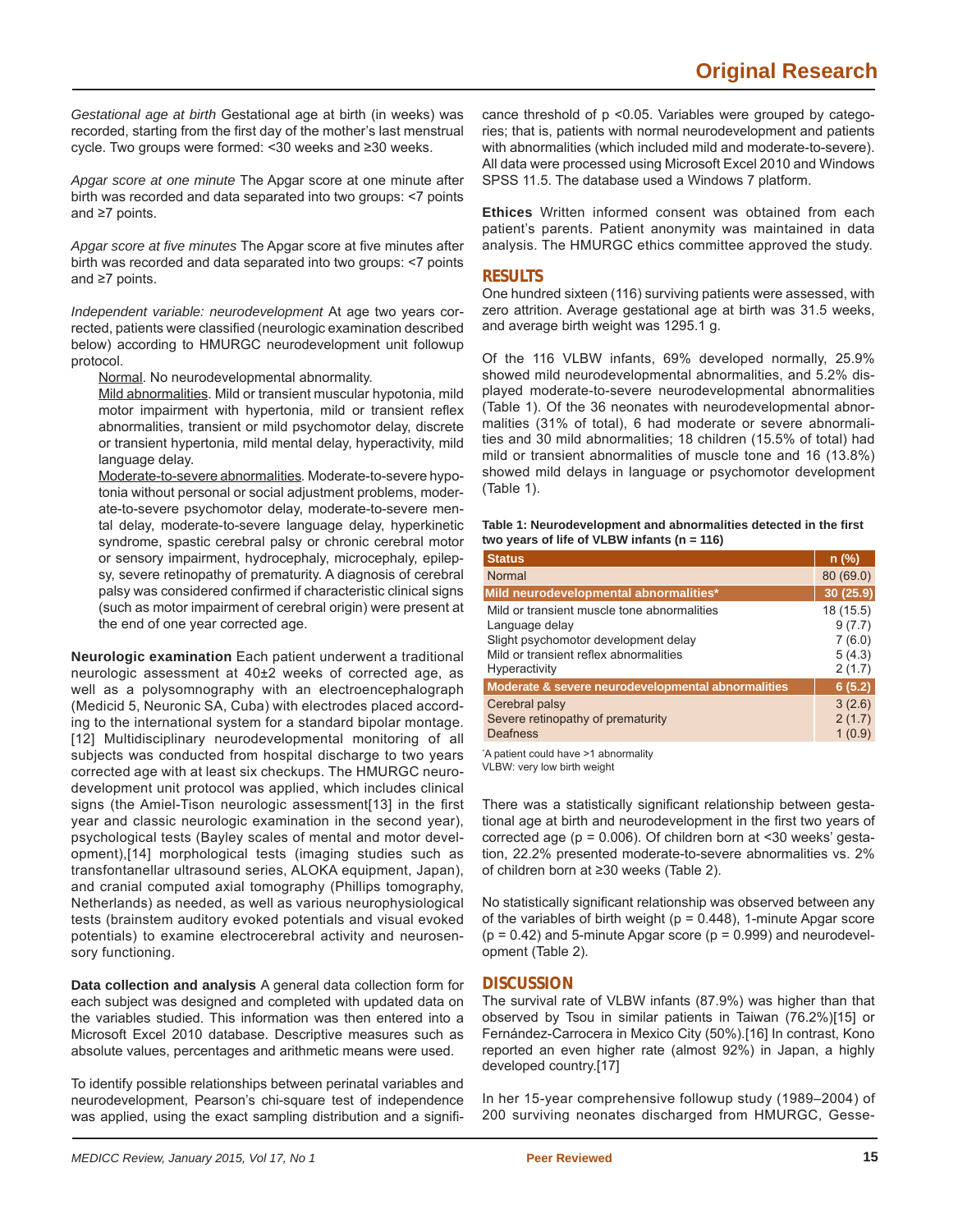| <b>Variable</b>                     | <b>Normal</b><br>$n$ (%) | <b>Mild abnormalities</b><br>$n$ (%) | Moderate-to-severe<br><b>abnormalities</b><br>$n$ (%) | <b>Total</b> |  |  |
|-------------------------------------|--------------------------|--------------------------------------|-------------------------------------------------------|--------------|--|--|
| Gestational age (weeks) $p = 0.006$ |                          |                                      |                                                       |              |  |  |
| $30$                                | 10(55.6)                 | 4(22.2)                              | 4(22.2)                                               | 18           |  |  |
| $\geq 30$                           | 70 (71.4)                | 26(26.5)                             | 2(2.0)                                                | 98           |  |  |
| Birth weight (g) $p = 0.448$        |                          |                                      |                                                       |              |  |  |
| < 1000                              | 4(80.0)                  | 1(20.0)                              | 0(0.0)                                                | 5            |  |  |
| 1000-1249                           | 27(79.4)                 | 5(14.7)                              | 2(5.9)                                                | 34           |  |  |
| 1250-1499                           | 49 (63.6)                | 24 (31.2)                            | 4(5.2)                                                | 77           |  |  |
| 1-minute Apgar $p = 0.420$          |                          |                                      |                                                       |              |  |  |
| <7                                  | 15(78.9)                 | 4(21.1)                              | 0(0.0)                                                | 19           |  |  |
| $\geq 7$                            | 65 (67.0)                | 26 (26.8)                            | 6(6.2)                                                | 97           |  |  |
| 5-minute Apgar $p = 0.999$          |                          |                                      |                                                       |              |  |  |
| <7                                  | 6(75.0)                  | 2(25.0)                              | 0(0.0)                                                | 8            |  |  |
| $\geq 7$                            | 74 (68.5)                | 28 (25.9)                            | 6(5.6)                                                | 108          |  |  |
| <b>Total</b>                        | 80(69.0)                 | 30(25.9)                             | 6(5.2)                                                | 116          |  |  |
|                                     |                          |                                      |                                                       |              |  |  |

#### Table 2: Neurodevelopment in the first two years of life of VLBW infants related to perinatal variables

VLBW: very low birth weight

sse found only 47.5% of VLBW children had completely normal neurodevelopment,[5] compared with 69% in our study. A combination of factors may have contributed to this improvement: the maternal/fetal medical service set up in our center for providing enhanced perinatal care for at-risk pregnancies; the purchase of modern neonatal respiratory equipment for neonatal care, and ongoing professional development of the staff in charge of VLBW neonatal care. We found several studies with similar results in the international literature reviewed. In Germany, Moll reported 75% of VLBW neonates had normal neurological development[18] and, in Italy, Orcesi reported that 83.4% of his patients developed normally during the first 24 months of corrected age, a higher figure than that found in our study.[19]

The level of moderate-to-severe abnormalities reported by Gessesse was twice that of our study (11% vs. 5.2%), and incidence of mild abnormalities was substantially higher (41.5% vs. 25.9%).[5] These differences may be explained by the institutional improvements already mentioned. On the other hand, Orcesi reported lower incidence of mild alterations (10.9%) compared with our study, but similar incidence (5.1%) of moderate-to-severe abnormalities.[19]

Our results differ from other studies with respect to the most common type of mild abnormalities found (mild or transient muscle tone abnormalities and slight delays in language and psychomotor development). For example, Gessesse reported hyperactivity to be the most common,[5] and Sangtawesin (Thailand) reported psychomotor development disorders as the predominant mild abnormality.[20]

Comparing incidence of some moderate-to-severe abnormalities (cerebral palsy, retinopathy of prematurity, and deafness) with results reported by Gessesse,[5] Moll,[18] Mukhopadhyay[21] and Ballot,[22] we found very similar rates for infantile cerebral palsy, varying from 1% to 4% (2.6% in our study). Concerning neurosensory auditory impairment, Moll reports an incidence of <1%,[18] compared with 0.9% in our study. In contrast, Sangtawesin[20] reported 3.3% severe auditory impairment. With regard to retinopathy of prematurity, the 1.7% rate we observed was well

below the 25.4% reported by Ali in Brunei[23] but similar to the 1.1% reported by Reyes in Mexico.[24]

The statistically significant relationship that we found between gestational age and neurodevelopment (the younger the gestational age at birth, the greater the probability of neurodevelopmental abnormalities) coincides with Serenius's findings in Sweden;[25] he reported that patients born at ≥30 weeks' gestational age had higher rates of normal neurodevelopment than those

born at <30 weeks. Filipouski in Brazil and Zoban in the Czech Republic show similar results.[26,27]

Our study did not find direct relationship between birth weight and normal neurodevelopment expected according to the international literature, including research by Stoinska, which found lower birth weight associated with higher incidence of abnormalities,[28] and Kwinta's study, which associated birth weight of <1000 g with more severe neurodevelopmental disorders.[29] It is worth noting that the latter was a followup study up to age seven years, while ours was up to age two years.

This short time limited our research since patients must be followed over a longer period to confirm or rule out longterm neurodevelopmental abnormalities—for example, those noticeable only after children start school.

Our results did not support the generally held view that sustained lower Apgar scores are associated with increased risk of neurodevelopmental abnormalities.[30,31] None of our patients with low Apgar scores at either one or five minutes showed more than mild neurodevelopmental abnormalities. In his study, Ehrenstein proposed that absolute risk of neurologic abnormalities in low-Apgar-score survivors is low and that low Apgar score alone is a poor clinical predictor of longterm neurodevelopment.[32]

Although other Cuban institutions have made isolated efforts to examine the magnitude of neurodevelopmental sequelae in VLBW infants, national statistics are still unavailable. Multicenter studies are urgently needed, given the rising incidence of VLBW (0.6%–1%) in national reference hospitals caring for such neonates,[10,33,34] and in recent international publications, which report incidence rates up to 1.26%. [35,36]

A further limitation of our study was the small number of patients, which could have influenced results. However, although the population was not very large, the strength of our study is that 100% of survivors underwent a thorough assessment, which is rare in the published literature. These results could provide a useful base